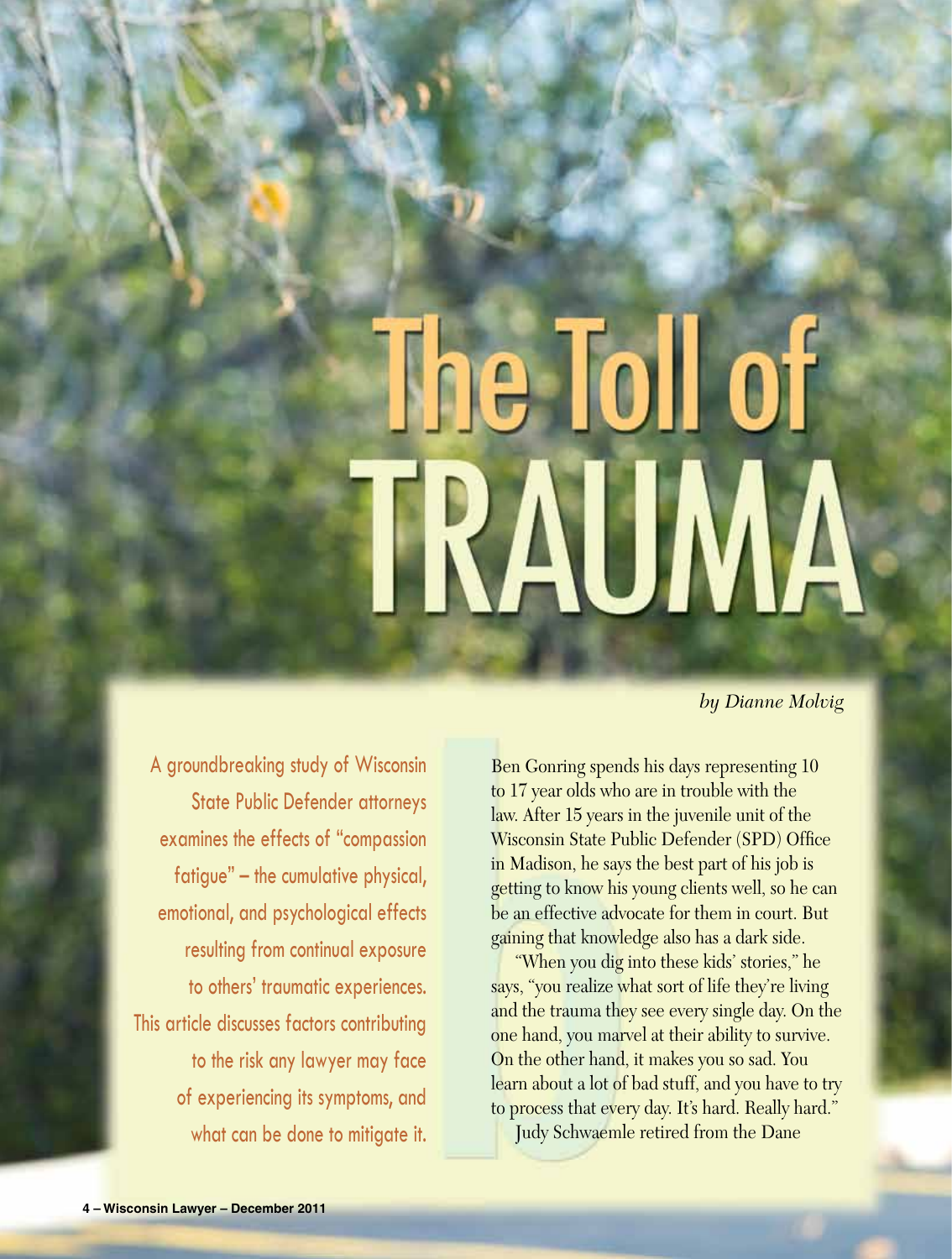

Taking a break from her work as a public defender in Milwaukee, Yvonne Vegas says awareness is the first thing lawyers need to mitigate the effects of clients' trauma in their personal lives. "Lawyers need to know that what they're feeling is real and that it's something they can discuss – that they don't have to feel embarrassed or ashamed for feeling this way. That's a step in the right direction."

**December 2011 – Wisconsin Lawyer – 5**

**December 2011 – Wisconsin Lawyer – 5**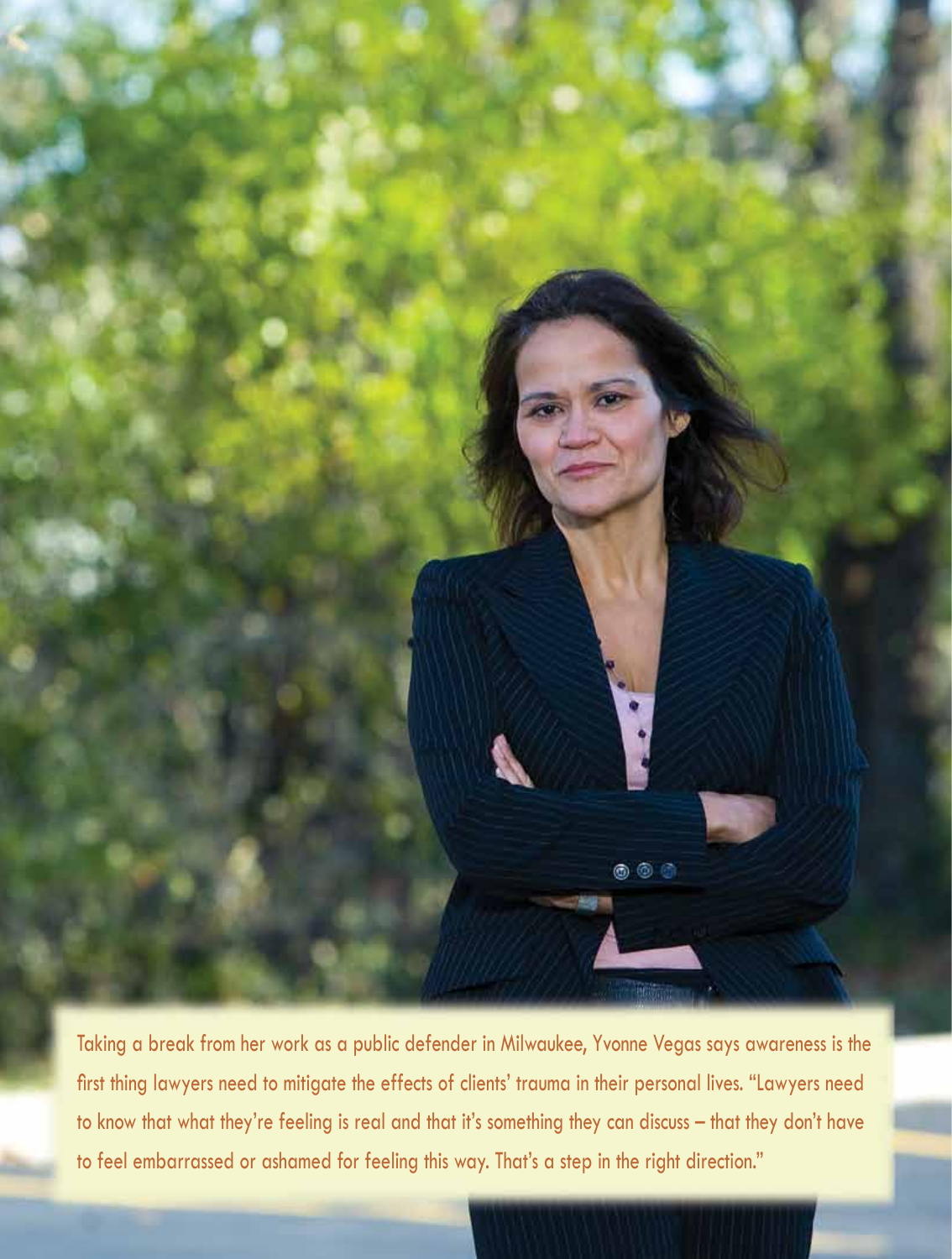# Key Study Findings

The study found that SPD attorneys reported significantly higher levels of compassion fatigue than administrative support staff and the general population, when data for the latter were available for comparison. The study's findings break down by specific symptoms of compassion fatigue as follows.

"A major finding of our study," Dr. Andrew Levin reports, "is that the extent of caseload and lawyers' exposure to other people's trauma were clearly related to symptoms of compassion fatigue." Interestingly, factors such as years on the job, age, office size, gender, and personal history of trauma made no significant differences in compassion fatigue levels.

## **Depression**

Depressed mood, loss of interest or pleasure, disturbed sleep, loss of appetite, low energy, poor concentration, feelings of guilt or low self-worth

- General population: 10 percent
- SPD administrative support staff: 19.3 percent
- SPD attorneys: 39.5 percent

# **Post-traumatic Stress Disorder**

PTSD, triggered by a terrifying event; symptoms include flashbacks, nightmares, severe anxiety, uncontrollable thoughts

- General population: 7 percent
- SPD support staff: 1 percent
- SPD attorneys: 11 percent

### **Functional Impairment**

The extent to which exposure to traumatic material interferes with functioning in work, social/leisure life, and family/home life

- SPD support staff: 27.5 percent
- SPD attorneys: 74.8 percent

### **Secondary Traumatic Stress**

The "cost of caring" about another person who has experienced trauma; symptoms are similar to those of PTSD

- SPD support staff: 10.1 percent
- SPD attorneys: 34 percent

# **Burnout**

Job-induced physical, emotional, or mental exhaustion combined with doubts about one's competence and the value of one's work

- SPD support staff: 8.3 percent
- SPD attorneys: 37.4 percent

## **Compassion Satisfaction**

The study also measured "compassion satisfaction," or the pleasure derived from one's work. Reports of high levels of satisfaction were as follows:

- SPD support staff: 25.7 percent
- SPD attorneys: 19.3 percent

# What the Numbers Mean

Are we to conclude from the key findings that SPD attorneys are impaired on the job? Absolutely not, says Dr. Andrew Levin, medical director at the Westchester Jewish Community Center in Hartsdale, N.Y., and cofacilitator of the study. Bear in mind, he emphasizes, these results come from self-reporting instruments, which indicate trends, not diagnoses of conditions.

Take, for instance, the depression statistic. "It shows that almost 40 percent of attorneys are over the threshold number on the depression inventory," Levin explains. "That does not mean they have a clinical diagnosis of depression. All it means is that they have a likelihood for being at risk for depression."

Likewise, the functional impairment measure doesn't mean SPD lawyers are failing to function well on the job. "It may mean, for example, that you had a tough day at work," Levin explains, "and when you got home you weren't able to pay as much attention to your family as you would have liked, or you were irritable. Your job is interfering with your home life."

If anything, the data show just how resilient the study participants are, Albert points out. "Despite the fact that they endure ongoing exposure to trauma and have these high caseloads, they continue to meet the requirements of their employment," she says. "It's amazing that they do. They are handling the demands of the job, but not easily and not without it having an impact on their lives."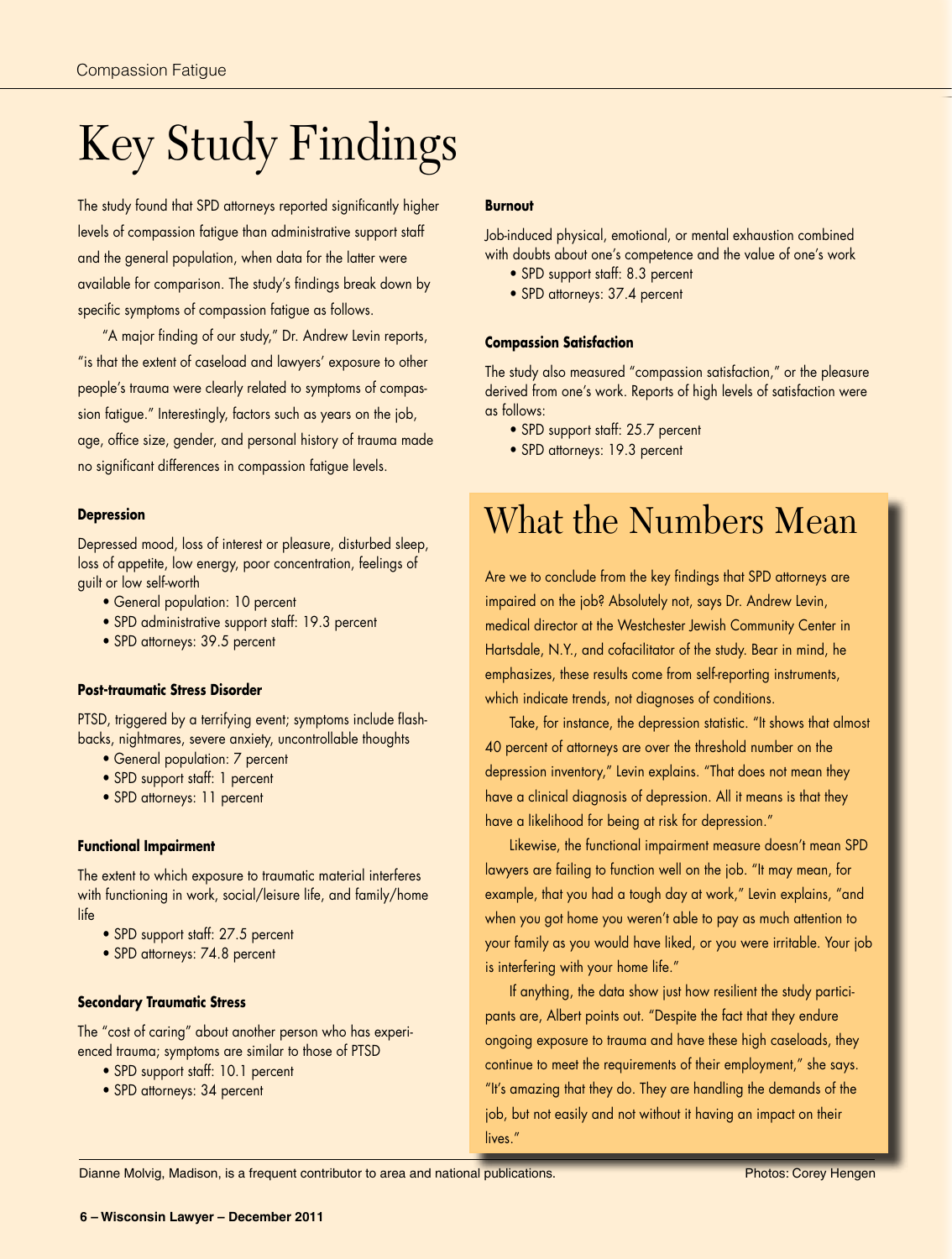

County District Attorney's Office last year after 27 years. Many times in her career, she saw horrifying evidence of what one human did to another. Those disturbing images often lingered and intruded into her thoughts away from work. Even now that she's retired, memories remain.

"To this day," she says, "when I go past a place where a homicide occurred that I prosecuted, I think about it, every time. I drive past and think, that's where Sarah was killed."

Experiences such as these can take a toll on lawyers. Recently, the State Bar of Wisconsin undertook a study to learn just how significant that toll is and what can be done to mitigate it.

The study examined the prevalence of what's known as "compassion fatigue" – that is, the cumulative physical, emotional, and psychological effects of continual exposure to traumatic stories or events when working in a helping capacity.

**On a late fall day, State Public Defender lawyers Ben Gonring and Deb Smith talk about how the nature of their jobs may contribute to compassion fatigue. "When you dig into kids' stories, you realize what sort of life they're living and the trauma they see every single day. … You learn about a lot of bad stuff, and you have to try to process that every day," says Gonring, who represents juveniles. "It's hard. Really hard."** 

**Smith, SPD director of assigned counsel, agrees. "Many of us who have been around for a while know there can be a cost, emotionally and psychologically, to doing this kind of work. Even for lawyers who know how to maintain an appropriate professional demeanor and distance, this stuff seeps in. It changes your perspective on the world."**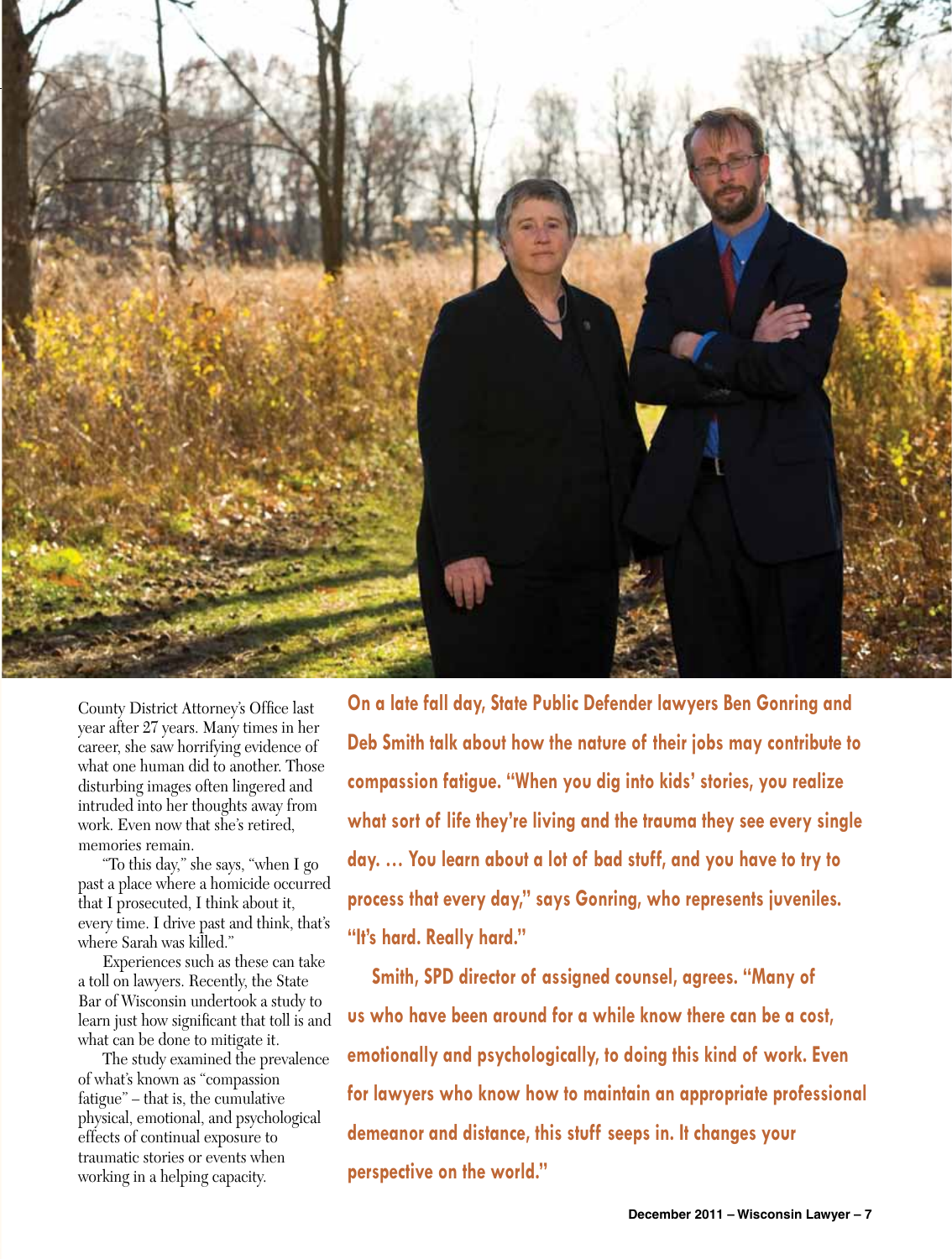

# **More from the authors …**

In this video, at www.wisbar.org/wl,WisLAP coordinator Linda Albert and Deb Smith, director of assigned counsel for the SPD, discuss the agency's involvement with the State Bar's compassion fatigue study, what it learned, and what it will do to help support its staff.

In psychological language, exposure to another person's trauma is referred to as secondary trauma. "There's research on the impact of secondary trauma on human beings, but it's never been looked at extensively with lawyers. We're on the forefront of this," says Linda Albert, coordinator of the State Bar's Wisconsin Lawyers Assistance Program (WisLAP) and cofacilitator of the compassion fatigue study.

Research exists on the effects of stress on attorneys, and some researchers have used some of the language related to compassion fatigue. "But no one has studied it systematically," says Dr. Andrew Levin, medical director at the Westchester Jewish Community Center in Hartsdale, N.Y., who facilitated the study with Albert. "So this was an effort to say, 'People have made these observations. They seem to have some validity. Can we establish that more rigorously?'"

# **Roots of the Study**

As WisLAP coordinator, Albert has given presentations about compassion fatigue to many groups of legal professionals in recent years. She's seen the topic hit home again and again with various audiences.

"I've done this with bankruptcy lawyers, guardians ad litem, public defenders, prosecutors, judges, court commissioners. … Every time it's resonated," she says.

Levin and Albert learned of their mutual interest in the topic of compassion fatigue and decided to do a formal study of its effects on Wisconsin attorneys. They decided to focus on one specific group: state public defenders.

"Compassion fatigue is an important issue," says Deb Smith, director of assigned counsel for the SPD and the agency's point person for the study. "Many of us who have been around for a while know there can be a cost, emotionally and psychologically, to doing this kind of work. We deal with a lot of unpleasantness. Even for lawyers who know how to maintain an appropriate professional demeanor and distance, this stuff seeps in. It changes your perspective on the world."

To learn more about such effects, study questionnaires went out to a total of 474 SPD attorneys and administrative support staff. Response rates for completed surveys were remarkable: 78 percent of attorneys and 65 percent of support staff.

While the study's target group was public defenders, Smith believes it will have value for the profession as a whole. "There's a large community of lawyers who deal with trauma-exposed clients and who need to be aware of compassion fatigue," she says. "These lawyers need to make sure they're taking care of themselves. This isn't just a public defender issue; it's a lawyer issue."

Count judges among those affected by compassion fatigue, as well. Neal Nielsen, an eight-year veteran on the circuit court bench in Vilas County, says judges' exposure to trauma differs from lawyers'. "Attorneys are much more closely related to the facts of the case for a much longer period of time than are judges," he notes.

Still, judges sit on the bench hearing, day in and day out, about a procession of incidents of trauma inflicted or endured by people in their courtrooms. "And I can sit here now and call up in my mind with great accuracy all the autopsy photos I've ever seen," Nielsen says.

# **In the Trenches**

Dana Smetana sees a key message her fellow SPD attorneys ought to take away from the study results: There's nothing wrong with you. "I think sometimes lawyers think they're going crazy," says Smetana of the SPD Eau Claire office, where her duties include trying cases as well as being a regional supervisor. She's been with the SPD for 27 years. "If lawyers are feeling this

What you don't expect is that as you're trying to keep people safe – whether<br>it's keeping an individual safe from an abuser or keeping society in general<br>safe from a psychopath – you won't get the support you need to do yo it's keeping an individual safe from an abuser or keeping society in general safe from a psychopath – you won't get the support you need to do your job.

– *Robert Kaiser, Dane County assistant district attorney*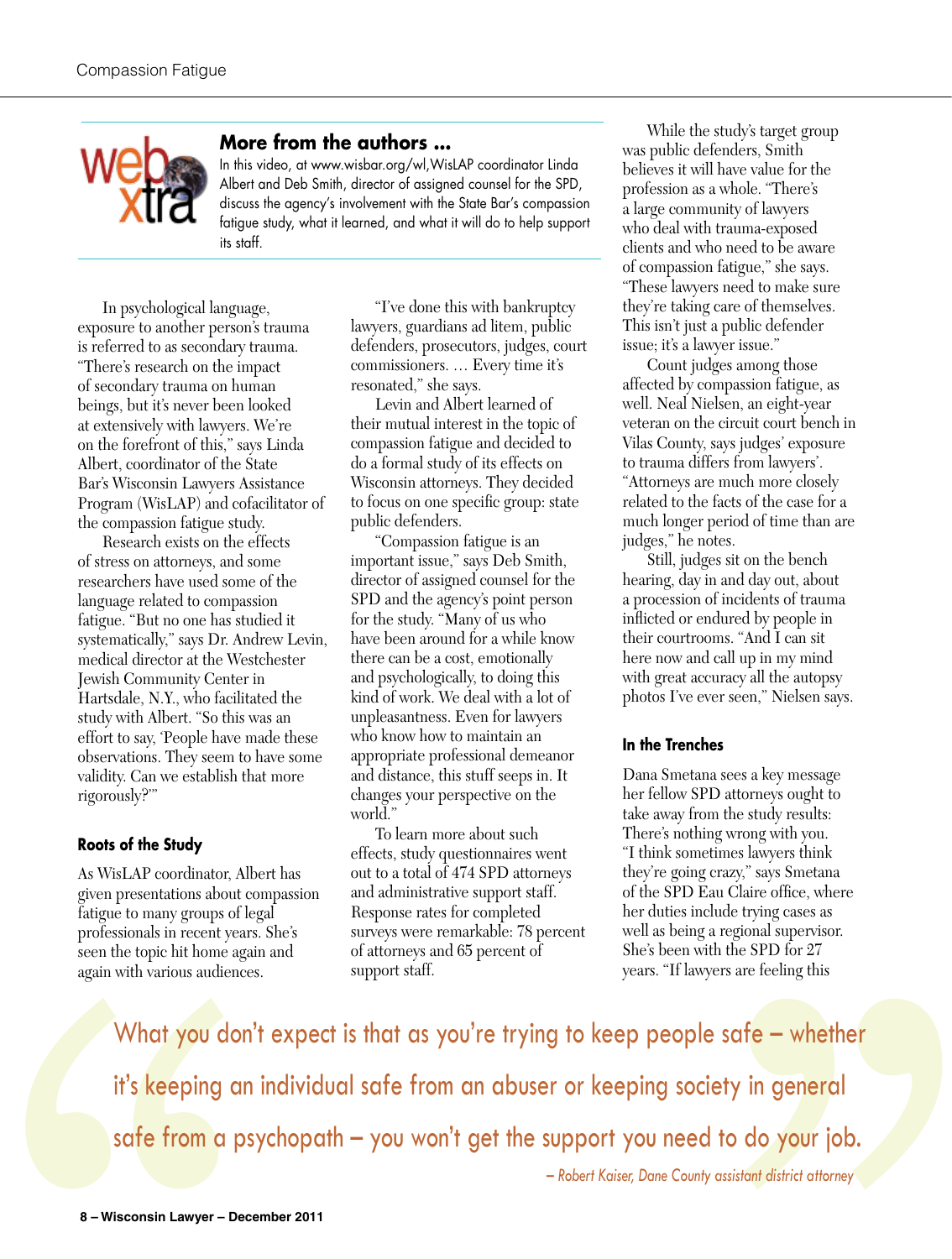# To this day, when I go past a place where a homicide occurred that I<br>
prosecuted, I think about it, every time. I drive past and think, that's where<br>
Sarah was killed. ——*bdy Schwoenh, Dane Comty asident district above, re* prosecuted, I think about it, every time. I drive past and think, that's where Sarah was killed. **Figure 2018** – *Judy Schwaemle, Dane County assistant district attorney, retired*

way, it's the symptoms of what's going on with this job. It's nothing negative about you as a person. Awareness of that is a huge factor."

To this day, whe<br>prosecuted, I th<br>Sarah was kille<br>way, it's the symptoms of<br>on with this job. It's not<br>about you as a person.<br>that is a huge factor."<br>As a supervisor, she<br>young SPD lawyers mu<br>put up protective boun-<br>keep t As a supervisor, she knows young SPD lawyers must learn to put up protective boundaries, to keep their emotions in check. "The older attorneys get good at that," she observes, "but then when they go home, they have trouble lifting those boundaries" with families and friends.

Not letting the effects of exposure to trauma spill over into one's personal life is one of the most difficult aspects for lawyers, agrees Yvonne Vegas, a 22-year SPD veteran who's now in the Milwaukee office. "Our clients have a lot of trauma in their lives: poverty, lack of education, homelessness, joblessness, mental health issues, substance abuse issues," she says. "Their issues become ours. You absorb that on a day-to-day basis, and you take it home with you. It can make you irritable and short-fused with your family."

Like Smetana, Vegas believes awareness of these dynamics is critical for lawyers exposed to clients' trauma. "Lawyers need to know that what they're feeling is real," she says, "and that it's something they can discuss – that they don't have to feel embarrassed or ashamed for feeling this way. That's a step in the right direction."

Some observers, of course, might point out that public defenders and prosecutors know what they're in for when they decide to pursue this type of law practice. True, says former district attorney Schwaemle. "You knew this would be coming," she says. "But there's knowing, and then there's *knowing*."

The effects can cut deeper than some might have imagined. Take, for instance, prosecuting a sexual assault case. "When you prepare for the trial," Schwaemle says, "you put

yourself in the place of the victim. You have to ask yourself why the victim behaved a certain way because you have to explain that to the jury. You relive the victim's experience and put yourself in her shoes."

Robert Kaiser also has seen "inexplicably, indescribably horrible evidence" in his 34 years as a district attorney, the last 24 of those in Dane

# Coping with Compassion Fatigue

Exposure to clients' trauma isn't going to stop. But you can mitigate the effects this exposure has on you. Here are a few strategies:

 • **Debrief**. Talk with another lawyer who understands what you're going through and can offer support. Debriefing can become a part of the office culture. Remember, this is a discussion about how the case is affecting you as a person, not a rehashing of legal strategies.

**• Take care of yourself**. Eat healthy foods. Exercise regularly. Get enough sleep. Learn relaxation techniques so you can let go of stress and disturbing, repetitive thoughts. Know what truly brings you joy in life and make time for it.

 • **Strive for balance and interconnection**. Give up the urge to be all things to all people, including clients. Allow time to connect with friends and family to counterbalance the stresses you feel at work and put everything back in perspective.

 • **Come up with a plan**. When compassion fatigue is weighing on you, it can be difficult to get off the treadmill and set a new course. Stop long enough to notice how you're feeling, reacting, and behaving at work and at home. Develop a plan of action for yourself. What needs to change? Where can you start?

 • **Seek help**. If you think compassion fatigue is interfering with your work or personal life, reach out for help. A good place to start is WisLAP. Call the 24-hour helpline, at (800) 543-2625, or coordinator Linda Albert at (800) 444-9404, ext. 6172. All inquiries are confidential.